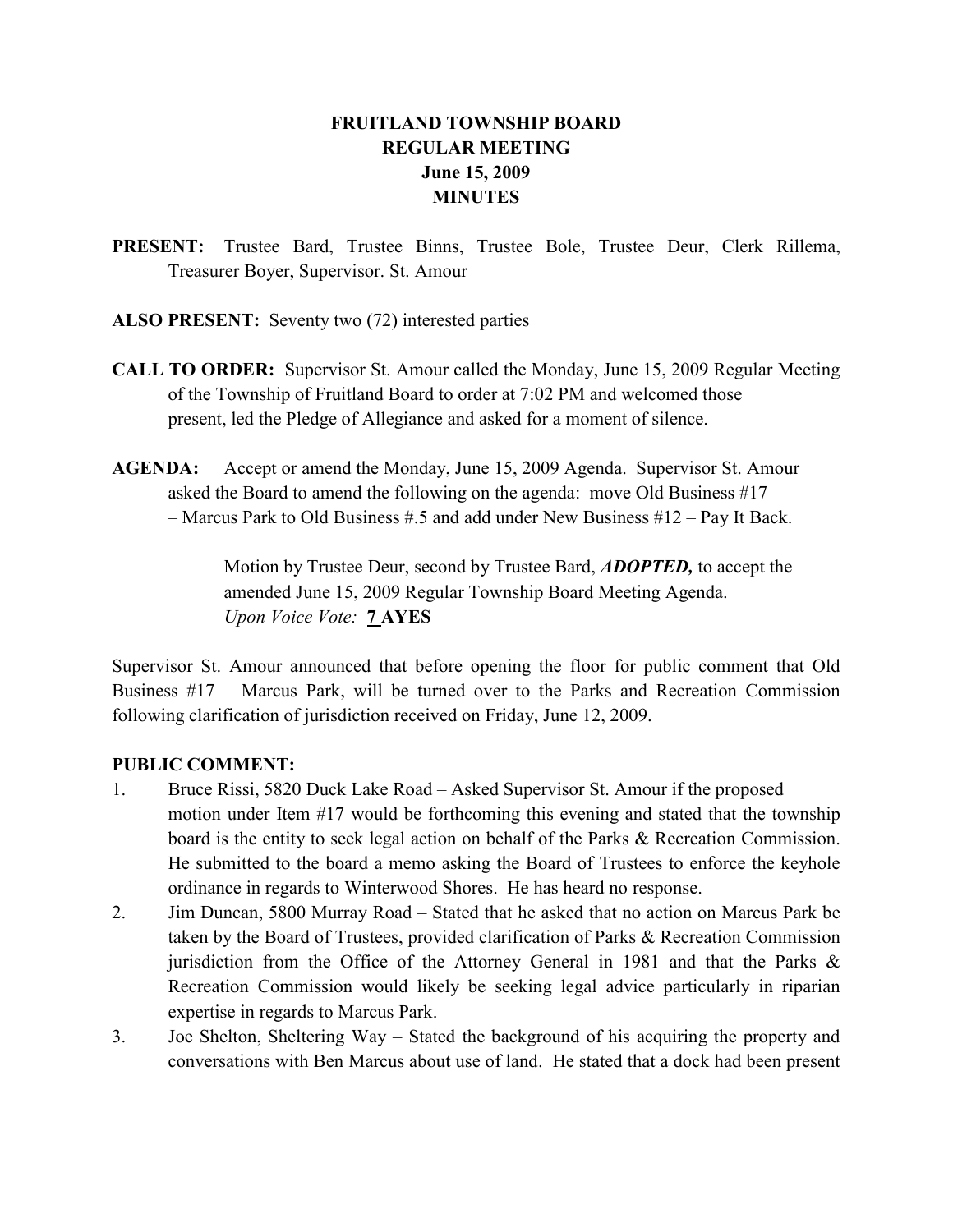for many years prior and he had received no objections from any neighbor prior to the passing of Mr. Marcus.

- 4. Tony DeNicolo, 6136 Duck Lake Road Stated that he is the President of the Duck Lake Riparian Association and also represented DLA on the Citizen's Advisory Marcus Park Committee. He stated that the advisory committee only agreed on one point and that was the welfare of Duck Lake. He stated that at the Annual Meeting of the Duck Lake Riparian Association that a resolution reading that the Duck Lake Riparian Association objects to the Fruitland Township Board of Trustees allowing the private use of the Marcus Township Park on Duck Lake as a dock site by private property owners from Marcus Dunes and Winterwoods subdivisions without an order from the proper court of law indicating such use is lawful. He also stated that a Petition regarding Private Use of Marcus Park was solicited and 100 signatures were obtained. He presented the Board of Trustees with both correspondences for the record.
- 5. Robert Penny, 5830 Duck Lake Road He has concerns and objects to allow private property owners to use public land for personal use. There are many safety reasons, over utilization of small lake and use of public land for personal use that should be taken into consideration.
- 6. Judith Traynor, 6305 Sheltering Way This issue has caused them a significant amount of money and feels they have received the decision of the court to have the right for docks and shore stations. Is urging the Parks & Recreation Board to make reasonable limits to both Winterwood and Marcus Dunes for their investment.
- 7. Jerry Rumps, 4378 Winterwood Shores Stated history of sale of land dating back to 1935 with easement language. Would like the investment they have all purchased to be protected.
- 8. Ben Benson, 4655 Nestrom Road Is opposed to adding more docks on Duck Lake. Would not like to see this jewel of a lake and its environment destroyed.
- 9. Nancy Dunwell, 4226 Scenic Drive Her property would be directly impacted by the addition of docks allowed by the Parks & Recreation Commission and the Board of Trustees.
- 10. Al VandeVusse, 2784 Scenic Drive Would like to know when the snow fence will be removed at McMillan Road End. Asked if any grants have been applied for. Also mentioned that because it is Flag Day, our flag in the meeting room is in the wrong position. Supervisor St. Amour asked if Al would fix after the meeting.
- 11. Doug Zwemer, 6335 Sheltering Way Stated that Marcus Dunes has had one dock as far as he knows for many years. A court decision supports the dock rights of Marcus Dunes. Would like continuation of dock usage.
- 12. Dave Eskew, 6832 Duck Lake Road Concerned about the issue at Marcus Park and safety of the public because of the storage of docks and shore stations on public land.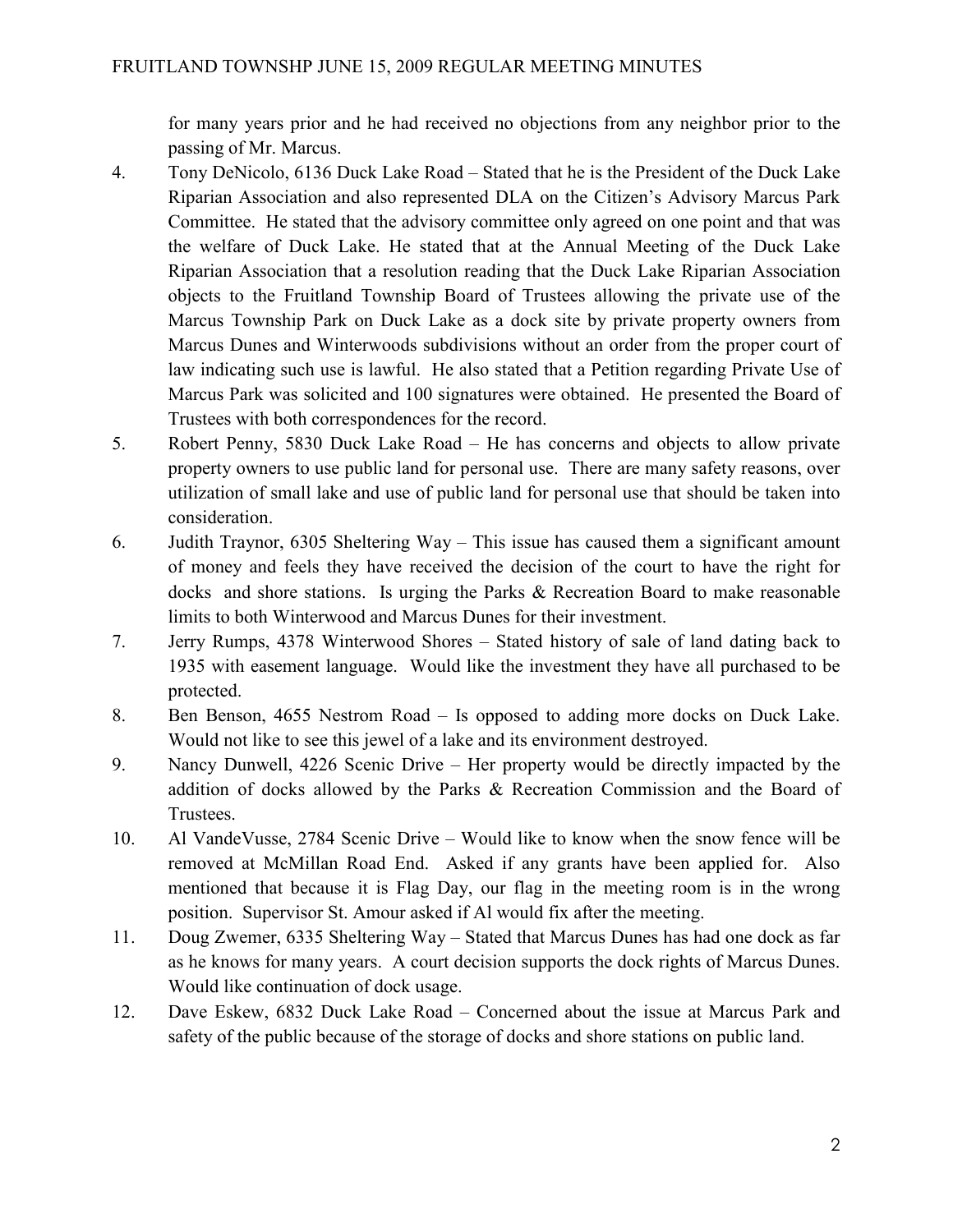- 13. Chuck Miller, 5756 Duck Lake Road Concerned about the addition of more docks and boats on Duck Lake, jurisdictional questions and safety of individuals using the docks and traffic on Scenic Drive.
- 14. Terry Hampel, 6171 Duck Lake Road Concerned about the permanent docks being placed in wetlands. Believes there are permits required and wondered if there are any violations now.
- 15. Lynn Knopf, 4328 Mystic Lane Concerned about the placement of docks from the private property owners. Could they move the docks further into the park area if they chose to if water continues to rise.
- 16. Tom Thompson, 5564 S. Shore Drive Inquired if the township would consider going back to a two day free dump day versus a one day. It was too busy for one day.
- 17. Nelson Heinrichs, 5794 Duck Lake Road Has safety concerns for anyone using that part of Scenic Drive because of curve and no street parking.
- 18. Fred Scheerer, 5710 Duck Lake Road Concerned about the quality of Duck Lake and the State Park. Stated that the DNR worked hard to put limits on boat usage on Duck Lake and would not like to see that disrupted.
- 19. Dave Piquet, 5650 Duck Lake Road Glad to see this go before the Parks & Recreation Commission. He is a member of DLA which voted on Saturday, June 13, 2009 to get clarification of usage. He hopes for an amicable resolution.
- 20. Chris Piquet, 5650 Duck Lake Road Wonders if all involved have the concept of "safety of the lake" and wonders how that many docks would look on Duck Lake at the west end of the lake.
- 21. Cameron Peel/Hannah Zwemer Sheltering Way They like to fish and swim off their docks for fun. From their fourteen and fifteen year olds perspective, they look at the behavior of these groups and it reminds them of children not wanting to share.
- 22. Constance Meklund (sp) 1351 W. Summit, Roosevelt Park Concerned about the boat congestion on a small lake. Knows a child who was seriously hurt in a boating accident on a small lake and would like to know that the safety of her children on Duck Lake would not be compromised.
- 23. Norman Knopf, 5622 Duck Lake Road Stated that the gated community and private beach on Lake Michigan is a concern to him. He was yelled at by an individual to not use their private docks.
- 24. Valerie Rissi, 5820 Duck Lake Road Concerned that the permanent dock structures at the west end of the lake are on public land. Does it meet ADA requirements and is Fruitland Township in violation.
- 25. Bill Traynor, 6305 Sheltering Way Stated that he values nature and the beauty of Duck Lake and all that it has to offer. Looks forward to working with the Parks & Recreation Commission and hopes that they will protect their recognized rights.
- 26. Dave Joslyn, 5001 Jay Road Asked Supervisor St. Amour if his property was going to be cleared of any alleged violations. He has been undergoing this for over 20 years. He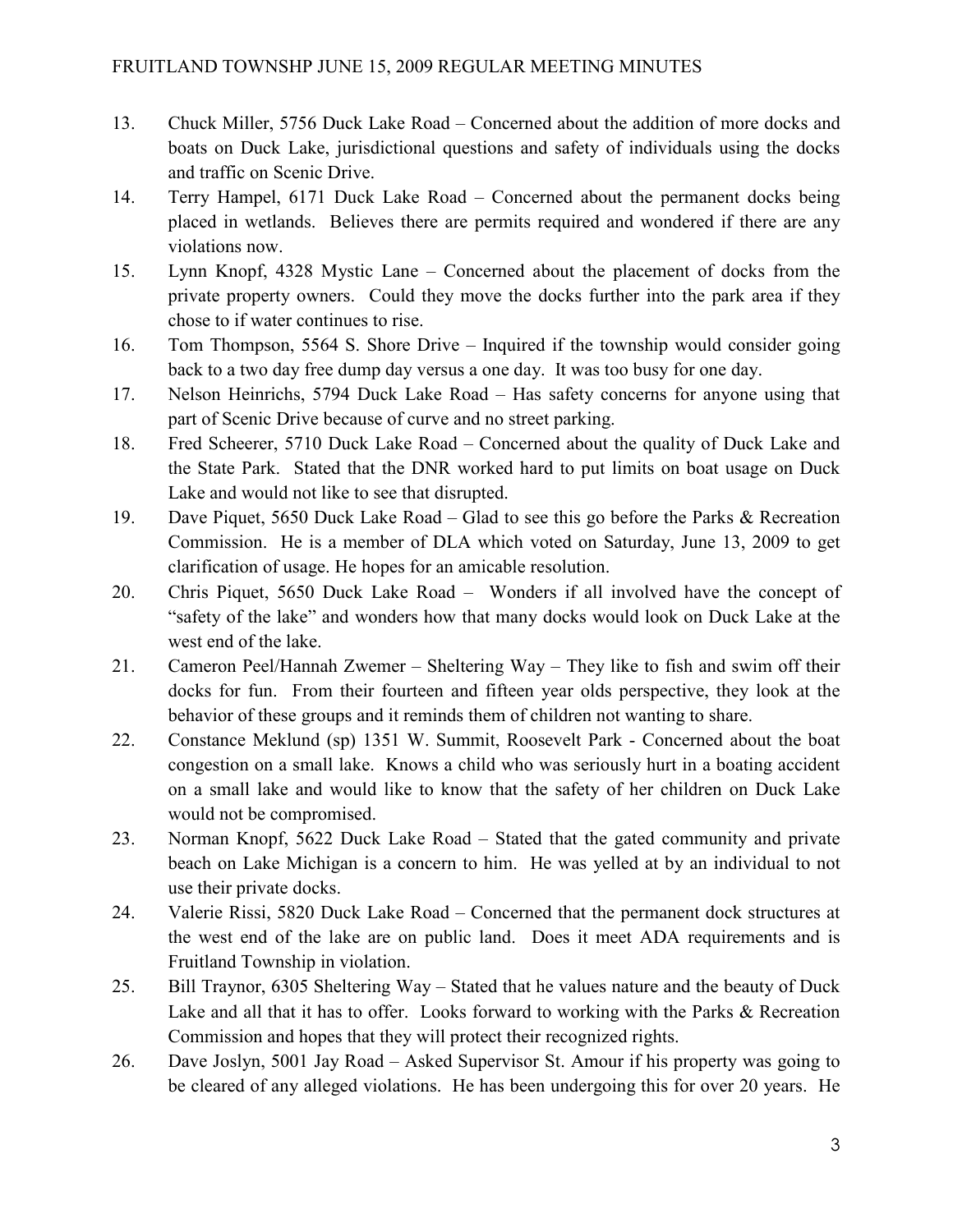does not have any equipment for commercial usage on his property and would like an answer if he is cleared.

MINUTES: Accept or amend the May 12, 2009 Work Session minutes, May 18, 2009 Regular Meeting minutes and June 3, 2009 Special Work Session minutes.

> Motion by Trustee Deur, second by Trustee Binns, **ADOPTED**, to accept the May 12, 2009 Work Session minutes, May 18, 2009 Regular Meeting minutes and June 3, 2009 Special Work Session minutes of the Township of Fruitland. Upon Voice Vote: 7 AYES

RECEIPTS & DISBURSMENTS: Accept or amend report of Receipts of \$13,104.57 and total Bank Balance and Certificates of Deposits in the amount of \$1,038,555.51, as of April 30, 2009 as reported by Debbie Boyer, Fruitland Township Treasurer CFPA, and additional Fund 101 Disbursements for April Payroll in the amount of \$21,412.62 for the period of April 1, 2009 through April 30, 2009 as reported by Karolyn Rillema, Clerk.

> Motion by Trustee Deur, second by Trustee Bard, **ADOPTED**, to accept the report of Receipts of \$13,104.57 and total Bank Balance and Certificates of Deposits in the amount of \$1,038,555.51 as of April 30, 2009 as reported by Debbie Boyer, Fruitland Township Treasurer CFPA, and additional Fund 101 Disbursements for April Payroll in the amount of \$21,412.62 for the period of April 1, 2009 through April 30, 2009 as reported by Karolyn Rillema, Clerk. Upon Voice Vote: **7 AYES**

Accept or amend report of Receipts of \$46,069.49 and total Bank Balance of Certificate of Deposits in the amount of \$1,016,568.67 as of May 31, 2009, as reported by Debbie Boyer, Fruitland Township Treasurer CPFA and approve or amend General Fund 101 Disbursements in the amount of \$67,461.23, Fund 130 Disbursements in the amount of \$310.40 and Fund 701 Disbursements in the amount of \$1,851.25 for the period of May 1, 2009 through May 31, 2009 as reported by Karolyn Rillema, Fruitland Township Clerk.

Motion by Trustee Bard, second by Trustee Deur, **ADOPTED**, to accept the report of Receipts of \$46,069.49 and total Bank Balance of Certificate of Deposits in the amount of \$1,016,568.67 as of May 31, 2009, as reported by Debbie Boyer, Fruitland Township Treasurer CPFA and approve or amend General Fund 101 Disbursements in the amount of \$67,461.23, Fund 130 Disbursements in the amount of \$310.40 and Fund 701 Disbursements in the amount of \$1,851.25 for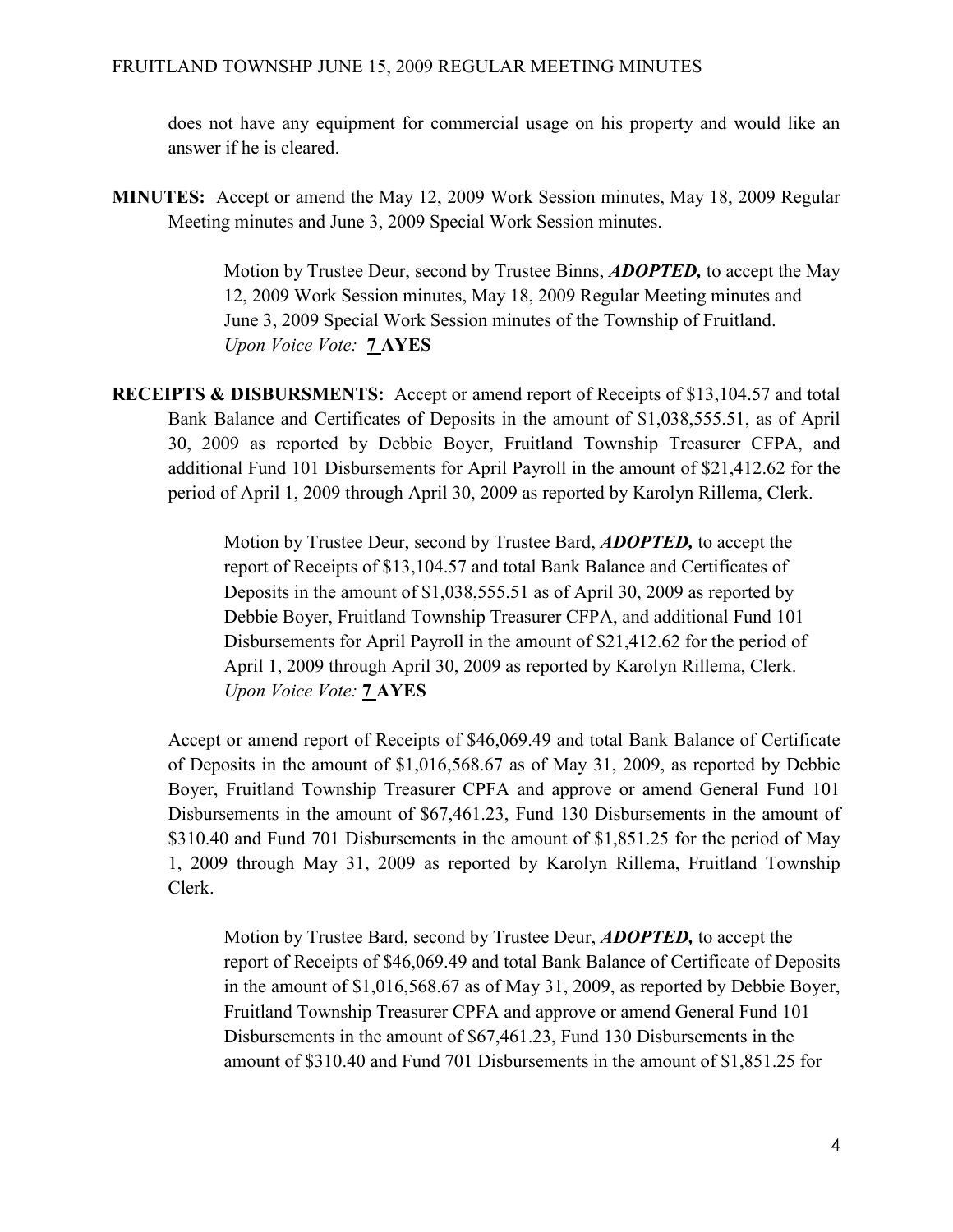the period of May 1, 2009 through May 31, 2009 as reported by Karolyn Rillema, Fruitland Township Clerk. Upon Voice Vote: 7 AYES

SPECIAL GUEST: Citizens Advisory Law Enforcement Committee Chair – Kevin Even Mr. Even introduced his committee members: Trustee Bard, Herb Huch and Judy Marcinkowski. He stated that the committee has been meeting for months and has the following recommendation to make: eliminate the Ordinance Enforcer position as it currently exists, retain the PINS program with some minor amendments to the contract language, work with the Muskegon County Sheriff's Department to secure grant programs, adopt ordinances such as Uniform Traffic Code, Municipal Ordinance Violations Bureau and Ordinance Enforcement Officer which would allow the Township to issue civil infraction citations for its ordinances, hire a part time office staff person to handle the paperwork, review all penal provisions of any Township ordinance that could be handled by way of civil infraction and have the advisory committee reconvene after the first 180 days to report back to the board the effectiveness and impact of these recommendations if adopted.

ANNOUNCEMENTS: Supervisor St. Amour announced that if there are interested parties in a blood drive through the American Red Cross, to contact the township hall. The 2009 County Drain Right of Way Spray Program was currently taking place. Free dump day was heavily attended and encouraged all in attendance to sign up for enews at fruitlandtwp.org.

# COMMITTEE/BOARD UPDATES:

- White Lake Ambulance Authority Trustee Bard stated that free Blood Pressure checks are scheduled at Fruitland Township starting July 17, 2009 from 10:00 AM to Noon. They will take place the 3<sup>rd</sup> Friday of each month.
- White Lake Fire Authority Treasurer Boyer stated that the authority had 76 calls last month. A draft of the articles of incorporation will be reviewed at the next authority meeting. The revised lease agreement needs to be reviewed by the authority attorney and will then be brought back to the townships and City of Whitehall for their boards review. The authority was visited by the ISO and updated ratings will be available within 3 to 6 months for Whitehall and its surrounding areas. The authority will also be applying for grant monies on behalf of the Citizen's Advisory Dry Hydrant Committee.
- Parks & Recreation Commission Trustee Binns deferred this to later in the agenda.
- Planning Commission Trustee Deur stated that the commission has developed two subcommittees (1) Duck Lake State Park Rezoning chaired by Carol Kooistra and (2) Zoning Ordinance Review chaired by Willie Josephson. The Commission members are currently reading the revised MTA Planning handbook and Chairman Kooistra spoke at the work session on June 9, 2009 and asked if the Board of Trustees would welcome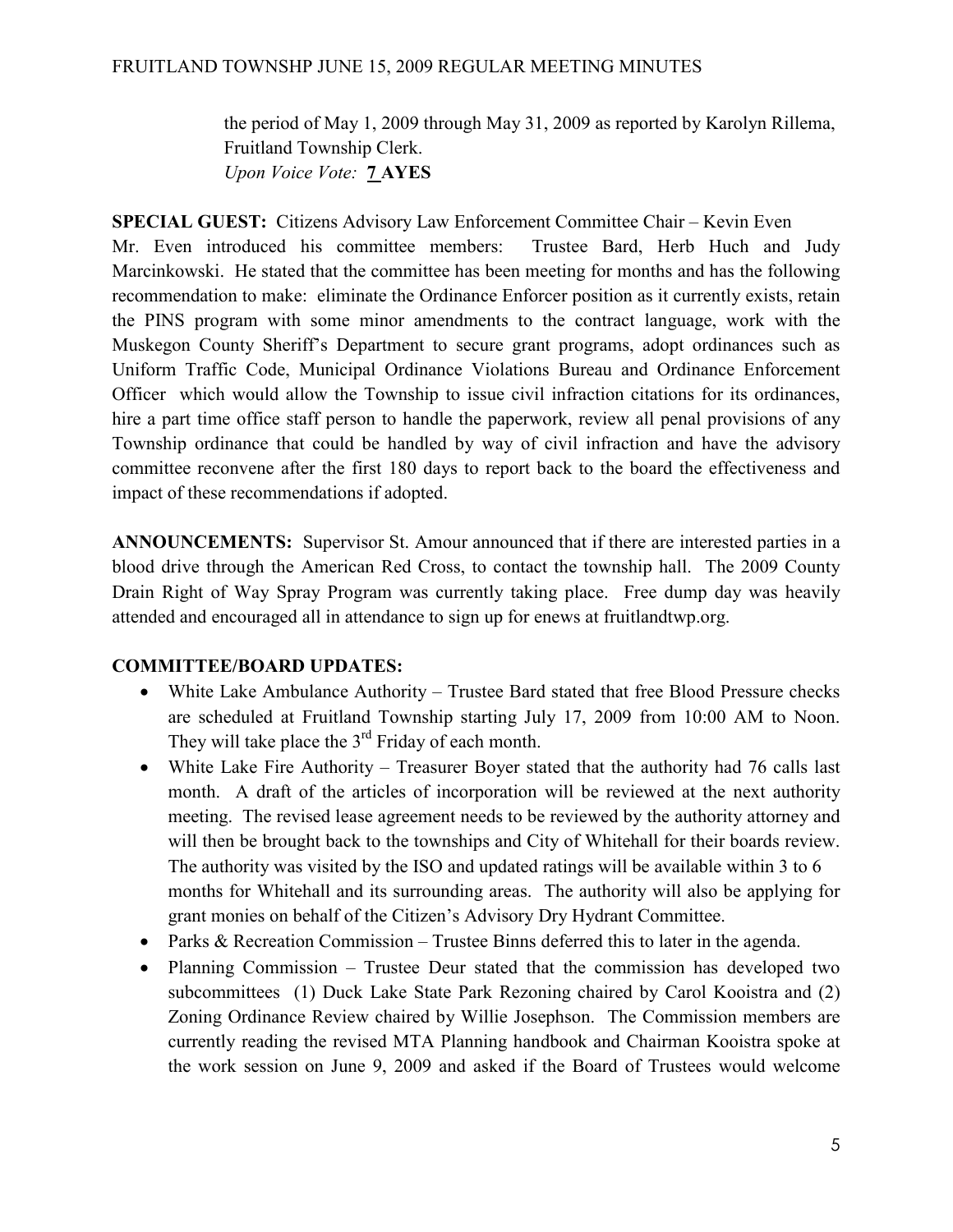being assigned a Planning Commissioner to review the Master Plan. All Board of Trustee members were agreeable.

- Fred Meijer Berry Junction Rail Trail Supervisor St. Amour stated that the committee was unable to raise any matching funds and the committee will be put on hold at this time.
- Muskegon County Regional Water System Board Supervisor St. Amour stated that he is continuing to attend these meetings.
- Citizen's Advisory Dry Hydrant Committee Trustee Binns deferred this to later in the agenda.
- Citizen's Advisory Community Building Committee Supervisor St. Amour deferred this to later in the agenda.
- Citizen's Advisory McMillan Road End Committee Trustee Bard stated that no grants have been received to date and the snow fence has not been taken down due to the advice of Jeff Auch.
- Citizen's Advisory Wireless Committee Trustee Deur stated that the committee is currently in talks with AT&T to widen the broadband coverage in Fruitland Township.
- Citizen's Advisory Marcus Park Committee Supervisor St. Amour deferred this to later in the agenda.
- Zoning Board of Appeals Trustee Bole stated that there have been no meetings.
- Muskegon Area First Supervisor St. Amour stated that MAF is working on luring companies to Muskegon County and that he and Trustee Deur continue to assess our continuation of membership with this group.

# OLD BUSINESS:

- .5 Marcus Park Supervisor St. Amour
- 1. Policies & Procedures Clerk Rillema stated that Resolution 2009-12 Mileage Reimbursement –for elected officials needed to be finalized by this resolution stating that mileage reimbursements for elected officials are limited to out-of-county travel to coincide with the 2009-10 Fiscal Year Budget.

### FRUITLAND TOWNSHIP RESOLUTION 2009-12 MILEAGE REIMBURSEMENT POLICY

WHEREAS, The members of the Fruitland Township Board, Fruitland Township Staff, do travel time to time to fulfill obligations and responsibilities of Fruitland Township and their positions with Fruitland Township, and; WHEREAS, The Fruitland Township Board has determined that a mileage reimbursement is reasonable for personal expense incurred by performing the aforementioned duties; and WHEREAS, The Fruitland Township Board acknowledges that the Fruitland Township Board and Fruitland Township Staff drive many miles without reimbursement; and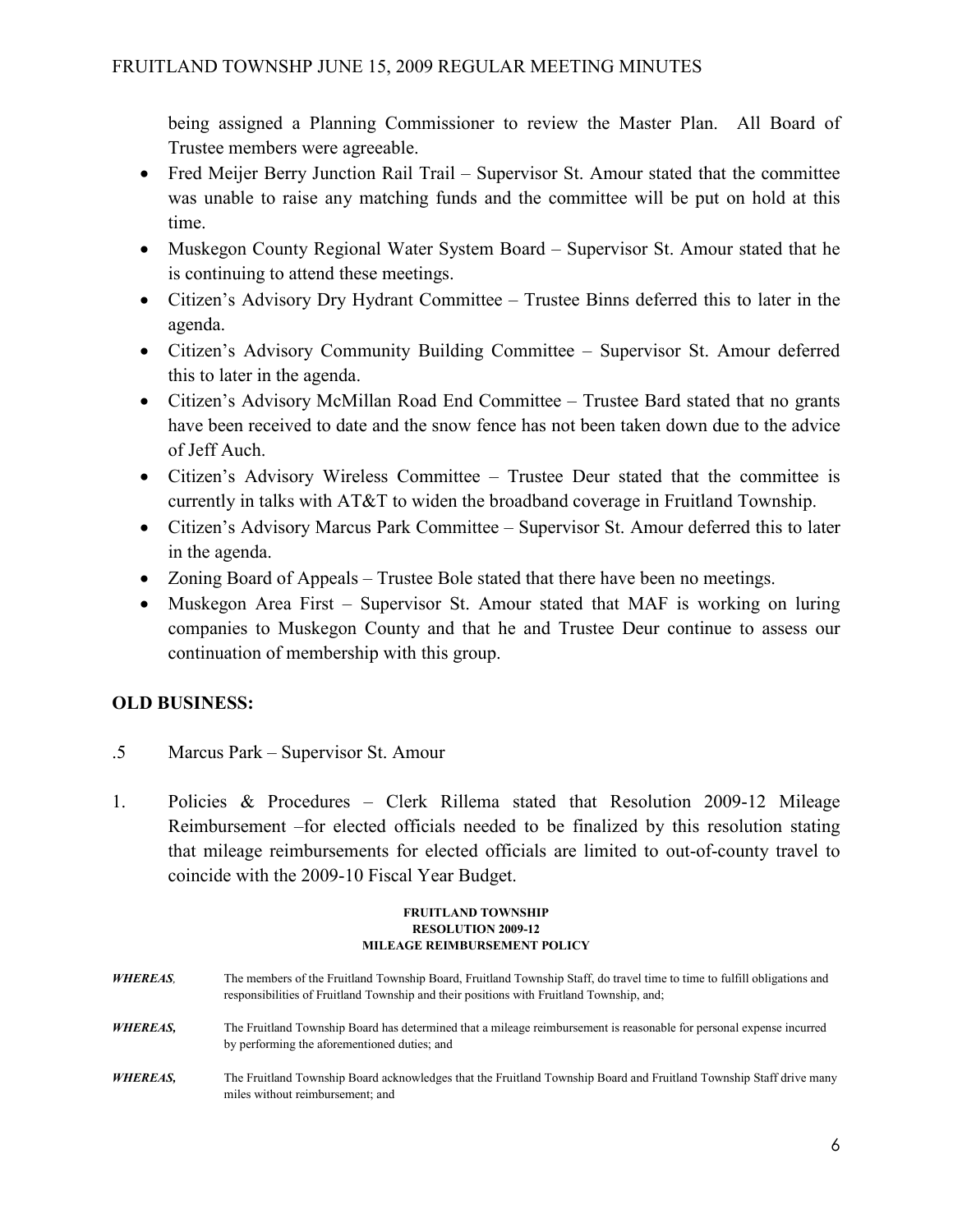| <b>WHEREAS,</b> | The Fruitland Township Board will reimburse for mileage with documentation of date, purpose, number of miles traveled,<br>and destination for mileage accrued on personal vehicles while fulfilling the obligations and responsibilities of Fruitland<br>Township and their positions with Fruitland Township. The mileage shall be reported as follows: |
|-----------------|----------------------------------------------------------------------------------------------------------------------------------------------------------------------------------------------------------------------------------------------------------------------------------------------------------------------------------------------------------|
| (1)             | Mileage from the Fruitland Township Hall to destination and return to the Fruitland Township Hall as determined by a G.                                                                                                                                                                                                                                  |
|                 | I. S. system (Yahoo Maps / Map Quest)                                                                                                                                                                                                                                                                                                                    |
| Or              |                                                                                                                                                                                                                                                                                                                                                          |
| (2)             | Odometer mileage from the Fruitland Township Hall to destination and return to Fruitland Township Hall. A written<br>explanation for deviation greater than five $(5%)$ percent of G. I. S. mileage shall be required.                                                                                                                                   |
| And             |                                                                                                                                                                                                                                                                                                                                                          |
| (3)             | Mileage reimbursements for elected officials are limited to out-of-county travel.                                                                                                                                                                                                                                                                        |

#### THEREFORE, LET IT NOW BE RESOLVED,

That the Fruitland Township Board does acknowledge the reasonableness of the expense, and does hereby set the rate for mileage reimbursement at the rate per mileage as determined by the Internal Revenue Service each year.

Motion by, Trustee Bard, second by, Trustee Deur, **ADOPTED**, Resolution 2009-12 to adopt the Fruitland Township Mileage Reimbursement Policy.

Upon a roll call vote, with all members present, the members voted as follows: "AYE": Trustee Bard, Trustee Deur, Trustee Binns, Clerk Rillema, Treasurer Boyer, Trustee Bole, Supervisor St. Amour "NAY": None "ABSENT": None

BE IT RESOLVED THAT, the Fruitland Township Mileage Reimbursement Policy was adopted by the Board of Fruitland Township, at a regular meeting held Monday, June 15, 2009 at 7:00 PM.

> Karolyn Rillema, Clerk Township of Fruitland

 Clerk Rillema stated that Resolution 2009-14, Conference, Class Attendance and Payment Policy was never adopted but being followed.

#### FRUITLAND TOWNSHIP RESOLUTION 2009-14 CONFERENCE, CLASS ATTENDANCE, AND PAYMENT POLICY

WHEREAS, the Fruitland Township Board wishes to adopt a policy for conference and class attendance and payment.

- WHEREAS, the provisions of these guidelines shall apply to all employees of the Township of Fruitland, including those who are elected or those who are appointed.
- WHEREAS, it is the intent of the Township to enhance professional development of the employee and official by sponsoring participation in approved learning activities.

#### THEREFORE, LET IT NOW BE RESOLVED,

- 1. Township Board officer may have up to 4 working days in a calendar year to attend overnight meetings. Requests for fees and conferences shall be processed in advance through the Clerk's office. Additional days shall require township board approval.
- 2. Attendance at any meeting planned for outside the State of Michigan must have township board approval.
- 3. Conference / Seminar fees will be mailed in advance when possible. Township employees will present forms to the Clerk who will in turn discuss approval with the Supervisor. Appeals of said decision must be made to the township board. The activity must be directly related to the person's Township job function.
- 4. Lodging fees may be:
	- 1. billed to Fruitland Township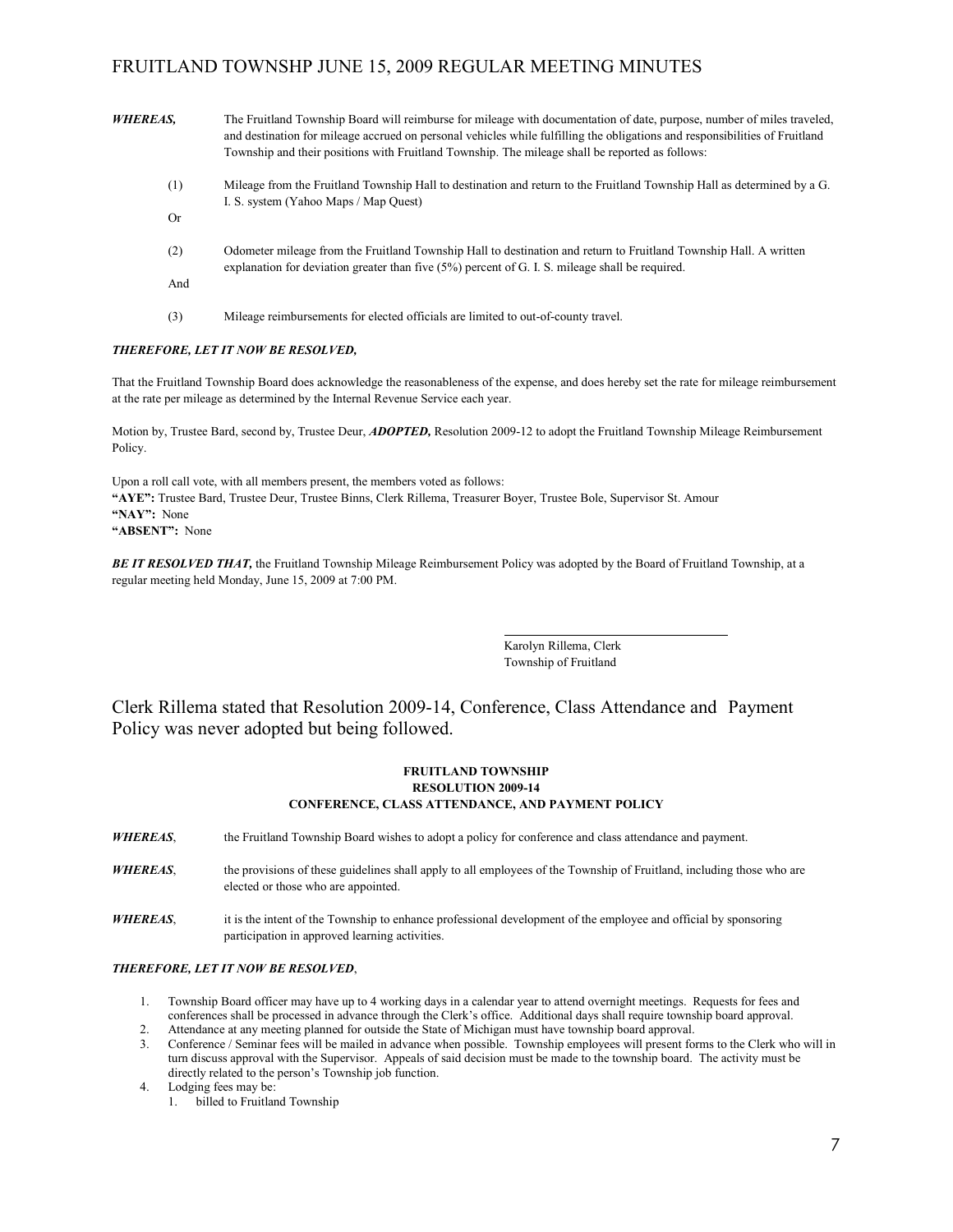- 2. paid in advance by township check
- 3. paid by employee/board member and reimbursed by check upon presentation of receipt of Clerk.
- 5. Conference / class attendees are encouraged to use the most economical form of transportation. Persons using their personal vehicles shall be reimbursed for the mileage according to present policy. Fruitland Township representatives are encouraged to ride share to destination.
- 6. Conference attendees may have a single room if they so choose.
- 7. Spouses may accompany the township representative. Any expense incurred by that spouse shall not be the responsibility of Fruitland Township.
- 8. Pre and post conference activities are not the responsibility of the township.<br>9. Meal expenses and gratuities for the township representative will be reimbured.
- 9. Meal expenses and gratuities for the township representative will be reimbursed for those not included in the conference fee. A
- receipt must be obtained and submitted to the Clerk. Meals not included in conference fees are reimbursable to \$25.00 per day. 10. No meal or lodging expenses will be reimbursed without receipts. No advance payment will be provided for meal expenses.

Motion by, Treasurer Boyer, second by, Trustee Bole, ADOPTED, Resolution 2009-14 to adopt the Fruitland Township Conference, Class Attendance and Payment Policy.

Upon a roll call vote, with all members present, the members voted as follows:

"AYE": Trustee Bole, Treasurer Boyer, Clerk Rillema, Trustee Binns, Trustee Deur, Trustee Bard, Supervisor St. Amour

"NAY": None

"ABSENT": None

BE IT RESOLVED THAT, the Fruitland Township Conference, Class Attendance and Payment Policy was adopted by the Board of Fruitland Township, at a regular meeting held Monday, June 15, 2009 at 7:00 PM.

> Karolyn Rillema, Clerk Township of Fruitland

 Clerk Rillema also stated that Resolution 2009-15, Fruitland Township Investment Policy needed to be updated by adding her name and adding additional banking establishments and bank name changes.

### FRUITLAND TOWNSHIP BOARD Resolution 2009-15 Fruitland Township Investment Policy

WHEREAS, The Board of Fruitland Township, Muskegon County, in exercising its fiduciary responsibilities desires to safeguard the funds of the Township that may be invested from time to time, and WHEREAS, Public Act 77 of 1989, MCL 41.77, requires that the Township Board designate the banks or depositories for the money belonging to the Township, including the time for which the deposits shall be made and all details for carrying into effect the authority given in this act, and WHEREAS, Public Act 196 of 1997, MCL 129.91, et seq., requires Townships Boards, in consultation with the Township Treasurer, to adopt an investment policy, now THEREFORE BE IT RESOLVED, That this policy is applicable to all public funds belonging to Fruitland Township and in the custody of the Township Treasurer. BE IT RESOLVED, That the Board approves the following financial institutions as depositories of township funds: Fifth Third Bank Third Bank (PNC) National City Bank (PNC) Community Shores Bank Shelby State Bank Flag Star Bank Huntington Bank Independent Bank Michigan Commerce Bank Citizens Bank Muskegon Governmental EFCU Comerica Bank BE IT FURTHER RESOLVED,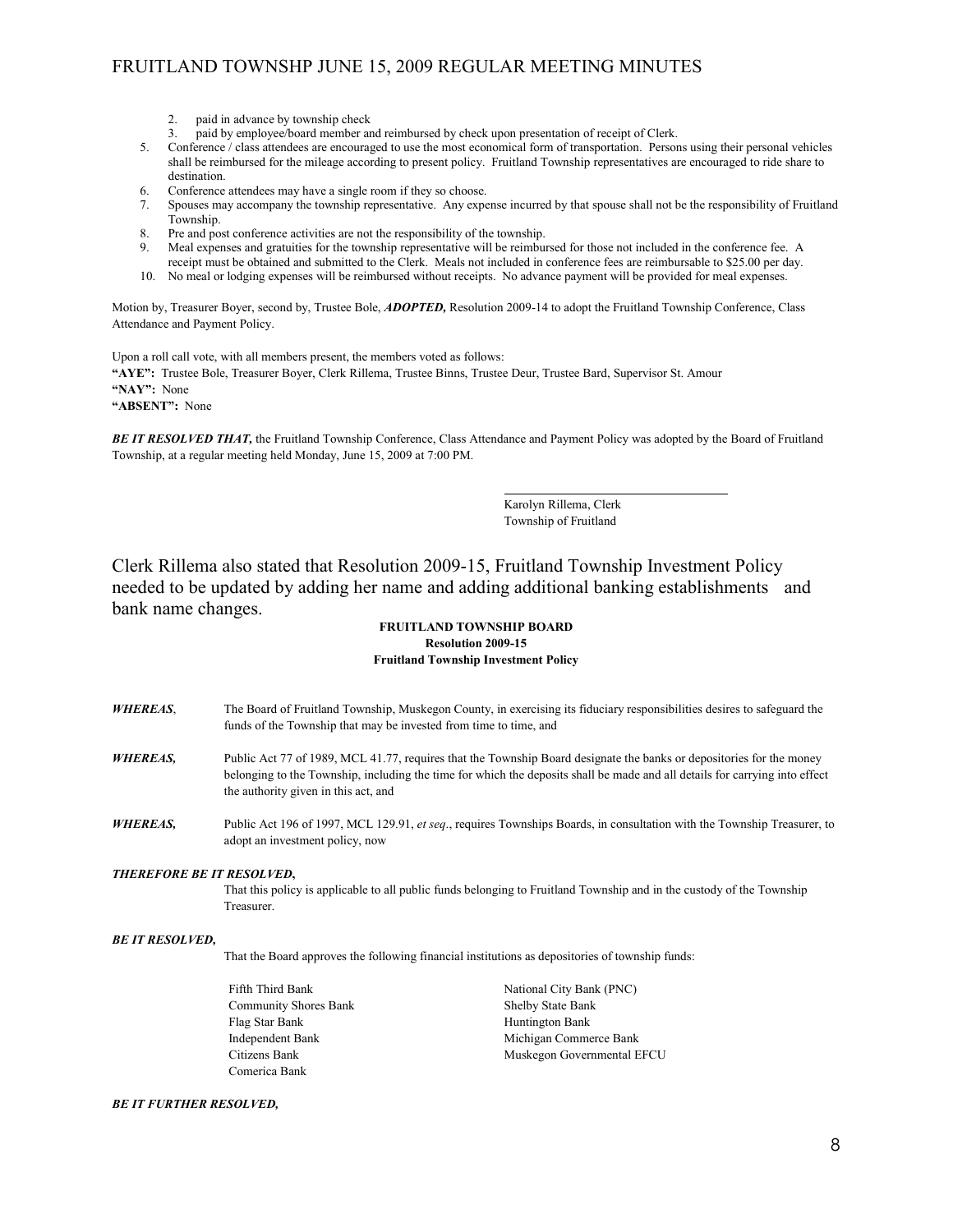That the Treasurer may invest Township funds in certificates of deposit, savings accounts, deposit accounts, or depository receipts of a bank but only if the bank, savings and loan association, or credit union meeting all criteria as a depository of public funds contained in state law. The standard of prudence to be used shall be the "fiduciary" standard and shall be applied in context of managing an overall portfolio.

#### BE IT FURTHER RESOLVED,

That the prior approval of the Township Board shall be required for the Treasurer to invest in any other lawful investment instruments. The Township Board's standard of prudence shall be the "fiduciary" standard, which shall be applied in context of managing an overall portfolio. The Township Board may authorize the Treasurer to invest in the following:

(A) Bonds, securities, and other obligations of the United States or an agency or instrumentality of the United **States** 

 Commercial paper rated at the time of purchase within the 2 highest classifications established by not less than 2 standard rating services and that matures not more than 270 days after the date of purchase.

- (B) Repurchase agreements consisting of instruments listed in subdivision (a).
- (C) Bankers' acceptances of United States banks.
- (C) Obligations of this state or any of its political subdivisions that at the time of purchase are rated as investment grade by not less than 1 standard rating service.
- (E) Mutual funds registered under the Investment Company Act of 1940, Title I of chapter 686, 54 Stat. 789, 15 U.S.C. 80a-1 to 80a-3 and 80a-4 to 80a-64, with authority to purchase only investment vehicles that are legal for direct investment by a public corporation. However, a mutual fund is not disqualified as a permissible investment solely by reason of either of the following:
	- (I) The purchase of securities on a when-issued or delayed delivery basis.
	- (II) The ability to lend portfolio securities as long as the mutual fund receives collateral at all times equal to at least 100% of the value of the securities loaned.
	- (III) The limited ability to borrow and pledge a like portion of the portfolio's assets for temporary or emergency purposes.
- (F) Obligations described in subdivisions (a) through (g) if purchased through an interlocal agreement under the Urban Cooperation Act of 1967, Public Act 7 of 1967 (Ex Sess), MCL 124.501, et seq.
- (G) Investment pools organized under the Surplus Funds Investment Pool Act, Public Act 367 of 1982, MCL 129.111, et seq.
- (H) The investment pools organized under the Local Government Investment Pool Act, Public Act 121 of 1985, MCL 129.141, et seq.

#### BE IT FURTHER RESOLVED,

That decisions and actions involving the Township's investment portfolio shall be meeting the following criteria:

Safety: Safety of principle is the foremost objective of Fruitland Township's investment practices.

Diversification: The investments shall be diversified by avoiding over concentration in securities from a specific issuer or business sector (excluding U.S. Treasury securities and insured certificates of deposits).

Liquidity: The investment portfolio shall remain sufficiently liquid to meet all operating requirements that may be reasonably anticipated.

Return on Investment: Return of investment is of secondary importance compared to safety and liquidity objectives. Investments shall be selected to obtain a market average rate of return. The core of investments is limited to relatively low risk securities.

#### BE IT FURTHER RESOLVED,

That the Treasurer may elect to have certificates and other evidence of investments held by a financial institution, provided that the financial institution presents to the Township Treasurer, sufficient documentation and acknowledgment of the investment instruments held on behalf of the Township.

#### BE IT FURTHER RESOLVED,

That the Township will comply with all applicable statutes related to public fund investments. Any provisions of this resolution in conflict with applicable statutes are void.

Motion by, Trustee Bole, second by, Trustee Deur, ADOPTED, Resolution 2009-15 to adopt the Fruitland Township Investment Policy.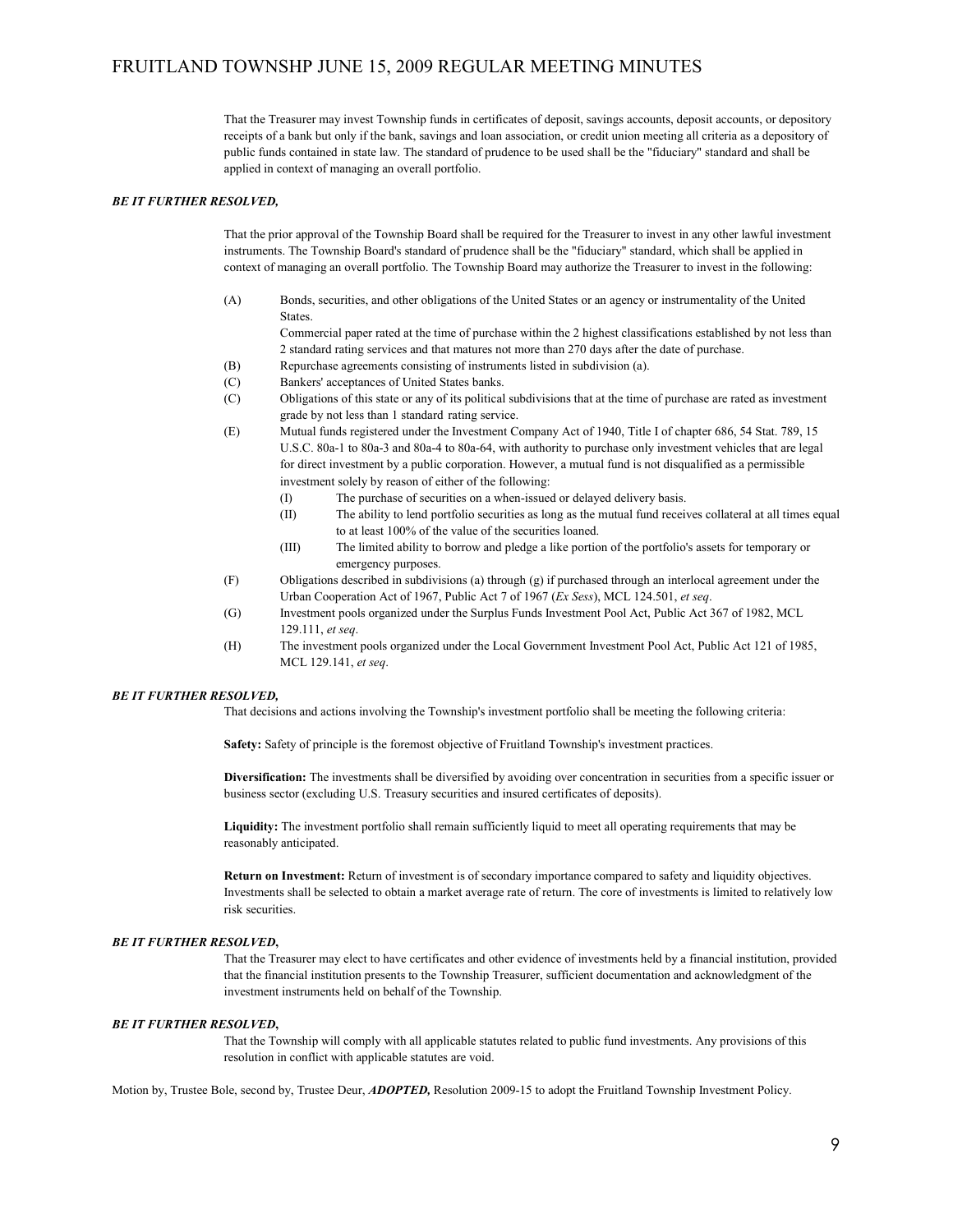Upon a roll call vote, with all members present, the members voted as follows: "AYE": Trustee Bard, Trustee Deur, Trustee Binns, Clerk Rillema, Treasurer Boyer, Trustee Bole, Supervisor St. Amour "NAY": None "ABSENT": None

**BE IT RESOLVED THAT, the Fruitland Township Investment Policy was adopted by the Board of Fruitland Township, at a regular meeting** held Monday, June 15, 2009 at 7:00 PM.

> Karolyn Rillema, Clerk Township of Fruitland

In accordance with the adopted Investment Policy as state above, you, as representative of the

 , have read the above Investment Policy and agree to follow the laws established by the State of Michigan and the Fruitland Township Board, as stated in paragraph seven.

Financial Institution Representative Acknowledgement:

Signature Date Date of the Date of the Date of the Date of the Date of the Date of the Date of the Date of the Date of the Date of the Date of the Date of the Date of the Date of the Date of the Date of the Date of the Dat

 $\overline{a}$ 

 $\overline{a}$ 

Financial Institution Representative Title

2. Nord Road – Trustee Bole stated that he has not received any communication back from the property owners since their last meeting.

> Motion by Trustee Bole, second by Clerk Rillema, **ADOPTED**, to move that Fruitland Township will no longer maintain Nord Road as of June 15, 2009 as required by law and have the Supervisor send a copy of this motion to all property owners. Upon Voice Vote: 7 AYES

- 3. 1562 Duck Lake Road Supervisor St. Amour stated that this will be discussed at the July work session.
- 4. 5623 Murray Road Supervisor St. Amour stated that the Gill's have agreed to intervene with the Township in the court case involving the Gardners. Supervisor St. Amour included for our review the follow up report from the Michigan Conservation District.
- 5. Cemetery –

Motion by Treasurer Boyer, second by Trustee Bard, **ADOPTED**, to authorize the Supervisor to purchase a new sign for the Fruitland Township Cemetery not to exceed \$150.00 ROLL CALL VOTE: Trustee Bole AYE, Treasurer Boyer AYE, Clerk Rillema AYE, Trustee Binns AYE, Trustee Deur AYE, Trustee Bard AYE, Supervisor St. Amour AYE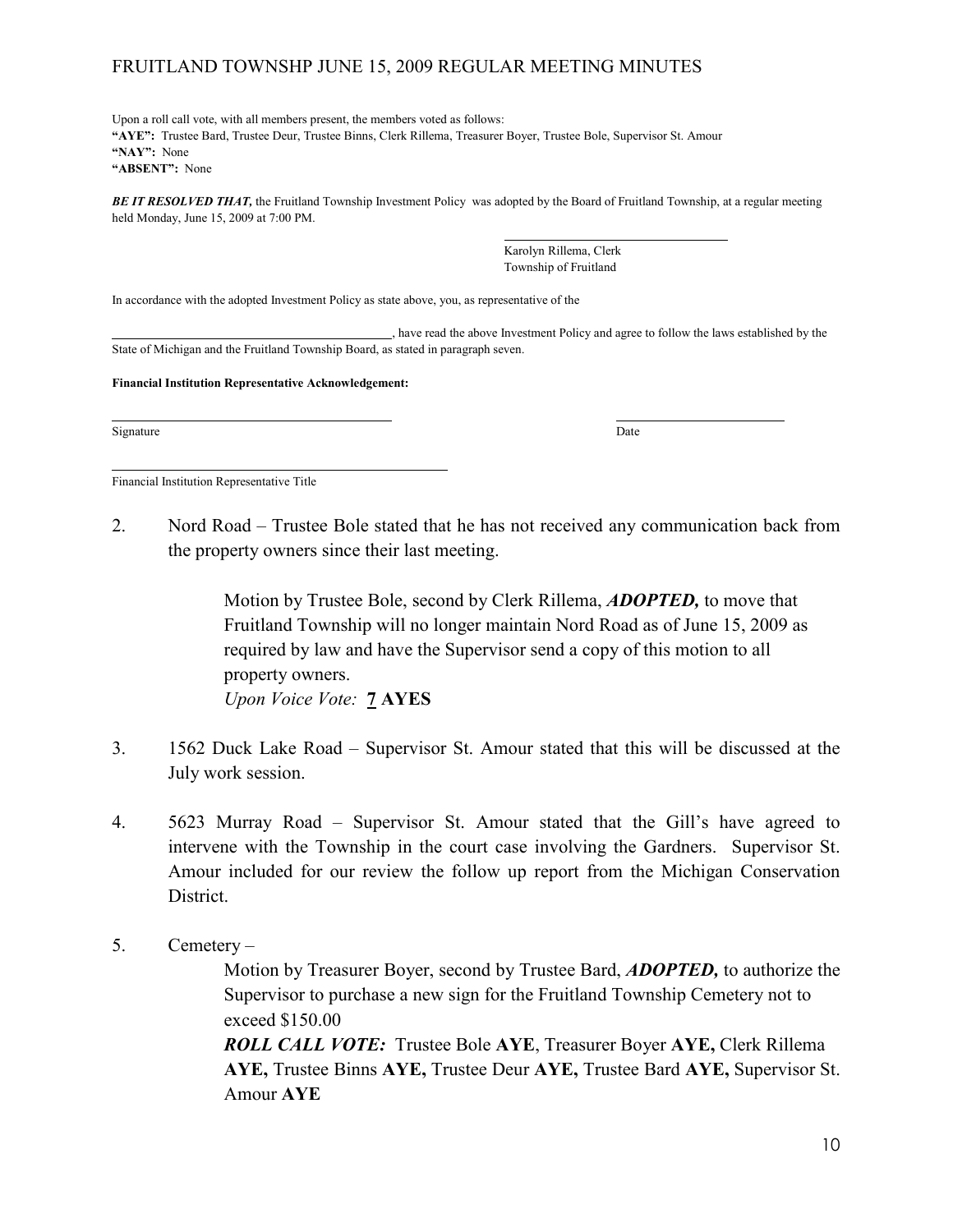Motion by Trustee Bard, second by Trustee Deur, **ADOPTED**, to authorize the Treasurer, Clerk and Supervisor to advertise for the Cemetery Sexton Position. Duties of this position would include: opening/closing of gravesites, placing of headstones and coordinating activities with township staff and bring potential candidates to the July work session. Upon Voice Vote: 7 AYES

- 6. Fruitland Township Representation Trustee Deur stated that Attorney Eklund is reviewing the Joint Planning Commission by-laws and will be making recommendation for future consideration.
- 7. Road Improvements Supervisor St. Amour stated that this will be discussed at our July Work Session. Trustee Bole mentioned that he did not see that Fruitland Township was on the list of the MCRC for chip sealing in the Muskegon Chronicle this past weekend. He thought that Lakewood had been authorized by the prior administration. Supervisor St. Amour will look into this.
- 8. 2745 Lorenson Road Supervisor St. Amour stated that some cleanup has been done and the board requested that the June 22, 2009 court date be kept.
- 9. McMillan Road End Trustee Bard will be checking with Jeff Auch to get clarification of whether or not the fence could be taken down. She stated that securing grant monies is a long slow process.
- 10. Plastic Shredder Treasurer Boyer stated that an ad had been placed on Craig's List with one interested party but no response back had been received. She will place the ad in the MTA magazine as approved at the work session.
- 11. Township Liability Supervisor St. Amour stated that this is a placeholder and will be reviewed with the Policies and Procedures.
- 12. Prein & Newhof Supervisor St. Amour to get recommendations from John Warner to Prein & Newhof for final report.
- 13. 3350 Bard Road –

Motion by Treasurer Boyer, second by Trustee Bard, **ADOPTED**, to authorize the Supervisor to have the Township Attorney proceed with court case proceedings versus Mrs. Pyle to clean up 3350 Bard Road per the ordinances. Upon Voice Vote: **7 AYES**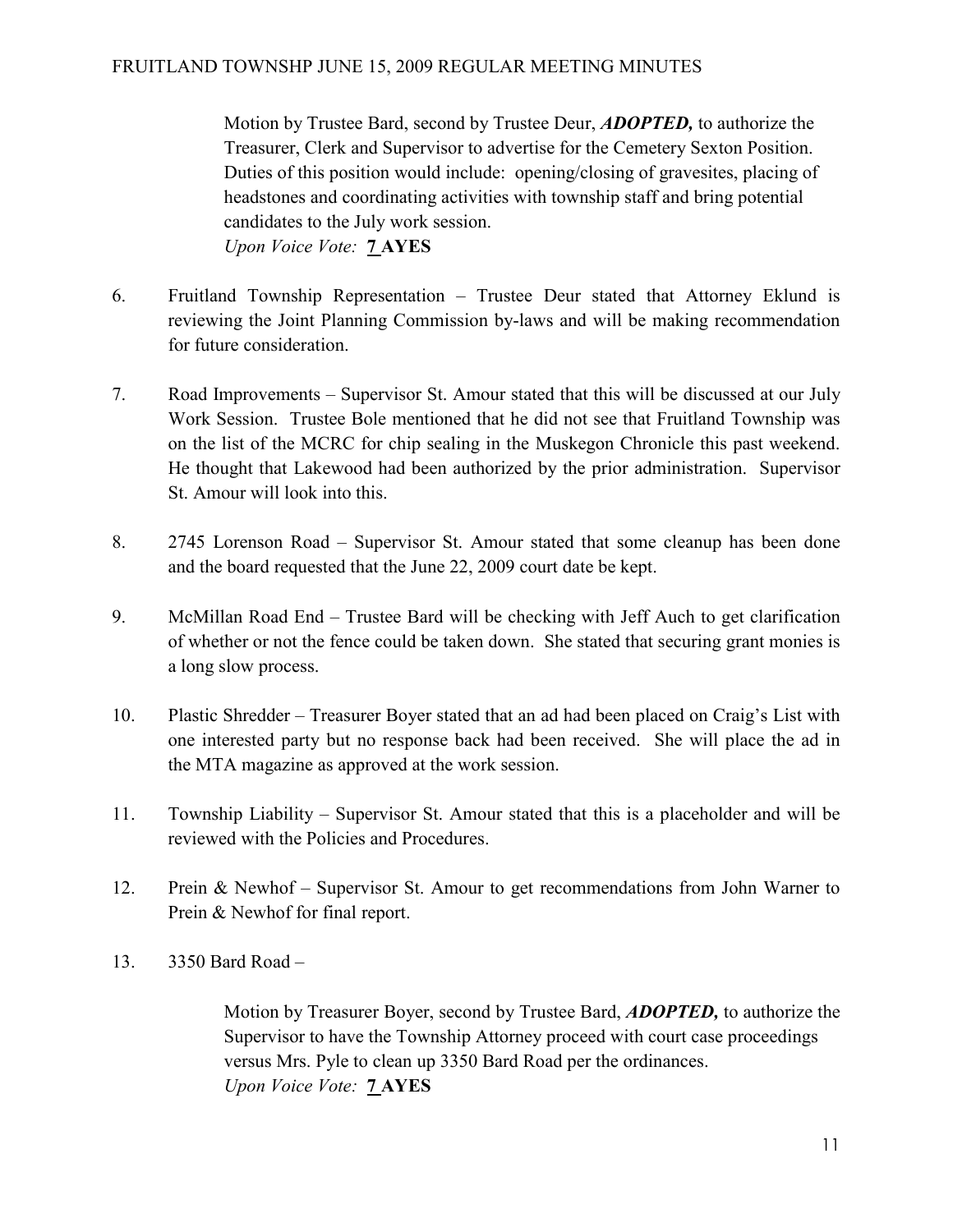14. Network Access – Trustee Deur commented on the investigative report and Clerk Rillema read Resolution 2009-13.

#### FRUITLAND TOWNSHIP RESOLUTION 2009-13

The Fruitland Township Board hereby adopts the following Resolution:

- WHEREAS, the Board appointed a subcommittee to investigate various issues relating to access to the computer network and the subcommittee has prepared a report of its findings and recommendations;
- **WHEREAS,** one issue that came to the attention of the Board in the subcommittee report is that in the past, the township had few, if any, written policies regarding personal use of township equipment. The subcommittee believes that such personal use is improper and inappropriate.
- WHEREAS, the Board is particularly concerned about the past actions of Treasurer Debbie Boyer, who made use of the township computer system to store hundreds of photographs unrelated to township business, as well as a price list and advertising flyer for photography services, while serving as the administrator of the computer network.
- NOW, THEREFORE, BE IT RESOLVED, that the Board accepts the report of the subcommittee. It endorses all of the recommendations in the report, and will make use of the information contained in it to develop and institute a comprehensive policy with regard to the proper use of township computers and other office equipment. Adopting such a policy shall be a top priority for the Board

 In addition, for the reasons set forth in the report, the Board hereby reprimands Treasurer Boyer for engaging in the activities described in the report and for exercising poor judgment while doing so. She is hereby directed to discontinue any such activities immediately if she has not done so already. She is also relieved of her duties as network administrator and shall no longer be entitled to possess an administrative password for the computer network.

Upon a roll call vote, with all members present, the members voted as follows:

"Aye": Trustee Bard, Trustee Deur, Trustee Binns, Clerk Rillema, Trustee Bole, Supervisor St. Amour

"Nay": None

"Abstention": Treasurer Boyer

BE IT RESOLVED THAT, the Board of Fruitland Township adopted Resolution 2009-13 at a Regular Meeting of the Fruitland Township Board at 7:00 PM on Monday, June 15, 2009.

> Karolyn Rillema, Clerk Township of Fruitland

Dated:

### 15. Community Building –

Motion by Trustee Binns, second by Trustee Bole, **ADOPTED**, to move to have the Supervisor spend \$5710.00 to repair the basement foundation wall of the Community Building.

 ROLL CALL VOTE: Trustee Bard AYE, Trustee Deur AYE, Trustee Binns AYE, Clerk Rillema AYE, Treasurer Boyer AYE, Trustee Bole AYE, Supervisor St. Amour AYE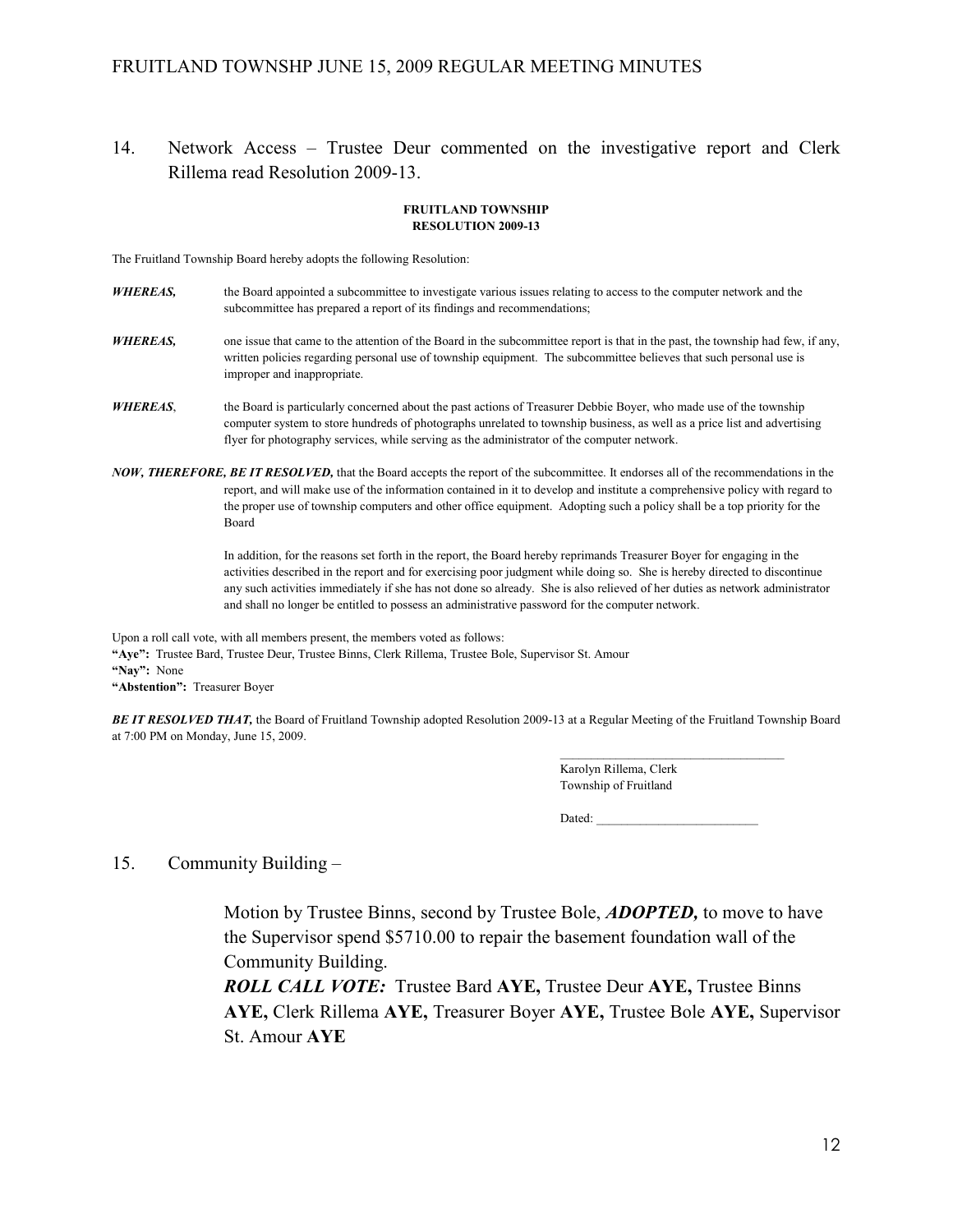Motion by Treasurer Boyer, second by Clerk Rillema, **ADOPTED**, to increase #101-267-977.000 from \$4000.00 to \$5710.00.

 ROLL CALL VOTE: Trustee Bole AYE, Treasurer Boyer AYE, Clerk Rillema AYE, Trustee Binns AYE, Trustee Deur AYE, Trustee Bard AYE, Supervisor St. Amour AYE

16. White Lake Fire Authority –

Motion by Trustee Binns, second by Trustee Deur, **ADOPTED**, to ask the White Lake Fire Authority to submit, on Fruitland Township's behalf, grant applications for two dry hydrants and one cistern for Fruitland Township. All equipment will be placed on Fruitland Township or County property at Scenic Drive Road End and Southern most part of Marcus Park on Scenic Drive and the southwest corner of Fruitland Township with authorization of the Parks & Recreation Commission.

Upon Voice Vote: 7 AYES

## NEW BUSINESS:

1. Regulatory Ordinance Review –

Motion by Trustee Bard, second by Trustee Deur, **ADOPTED**, to authorize the Supervisor to create a Citizen's Advisory Regulatory Ordinance Review Committee for board approval to review regulatory ordinances not being fully enforced. Trustee Bole will be appointed the township board liaison. Upon Voice Vote: 7 AYES

- 2. AA Nestrom Park Pavilion Rental no action taken
- 3. Staff –

Motion by Supervisor St. Amour, second by Trustee Bard, **ADOPTED**, to authorize the Treasurer, Clerk and Supervisor to advertise for a part time office staff position. This action is to generate interest of potential candidates should this position need to be filled. Upon Voice Vote: 7 AYES

- 4. Friends of the White River Light Station Request no action taken
- 5. Health Insurance Supervisor St. Amour and Trustee Deur will be reporting at the July work session.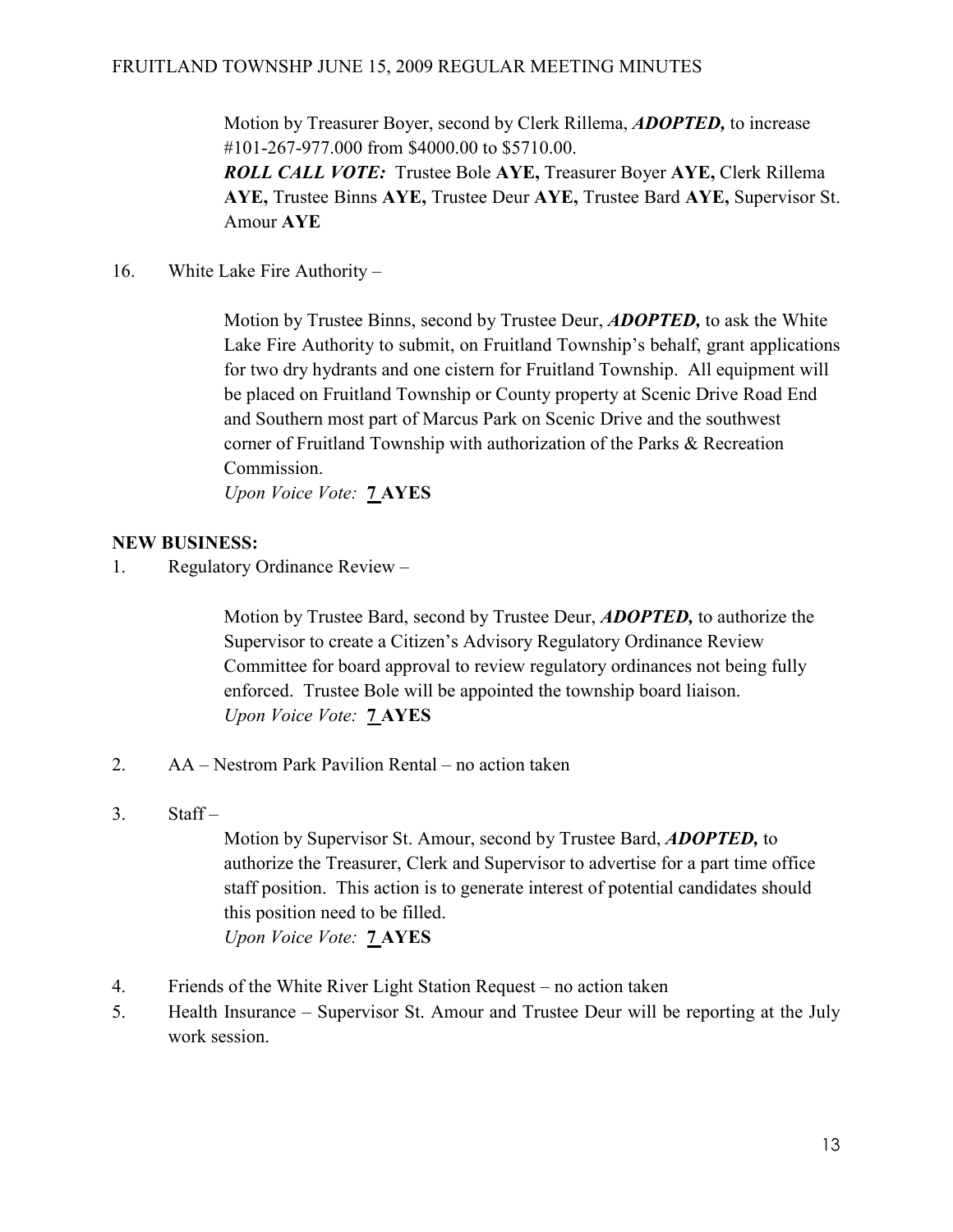- 6. White Lake Fire Authority Drain Field no action taken. Trustee Bole is awaiting quotes.
- 7. Parks & Recreation –

Motion by Clerk Rillema, second by Trustee Bard, **ADOPTED**, to suspend open floor discussion for Parks Chairman Duncan to speak to the Board. Upon Voice Vote: 7 AYES

Chairman Duncan spoke about the progress and activities that the Parks and Recreation Commission are involved in at this time. A joint meeting is recommended between the Parks & Recreation Commission and the Board of Trustees to discuss jurisdictional/joint ventures of both boards going forward.

Motion by Trustee Bard, second by Treasurer Boyer, **ADOPTED**, to close open floor discussion. Upon Voice Vote: 7 AYES

 Supervisor St. Amour stated that the Master Plan for Parks, Recreations, Open Space and Natural Areas has been given to the Board of Trustees for their review. It will be discussed at the July work session.

- 8. Minimum Square Footage Request Supervisor St. Amour stated that this request has been forwarded on to the Planning Commission and Attorney Eklund.
- 9. Copier Lease Treasurer Boyer stated that our lease has expired and we now own the copier. She will be negotiating a lower price with IKON for the maintenance program and will report at the July work session.
- 10. Planning Commission Smart Strategies for Dealing with Undesirable Land Uses Conference –

Motion by Trustee Deur, second by Trustee Bard, **ADOPTED**, to approve the attendance to the MTA Smart Strategies for Dealing with Undesirable Land Uses Conference of Planning Commissioner Steve Nagengast on July 14 2009 in Lawrence Michigan. The cost shall not exceed \$250.00 which includes the cost of the workshop, transportation and meal allowance per our policies. ROLL CALL VOTE: Trustee Bole AYE, Treasurer Boyer AYE, Clerk Rillema AYE, Trustee Binns AYE, Trustee Deur AYE, Trustee Bard AYE, Supervisor St. Amour AYE